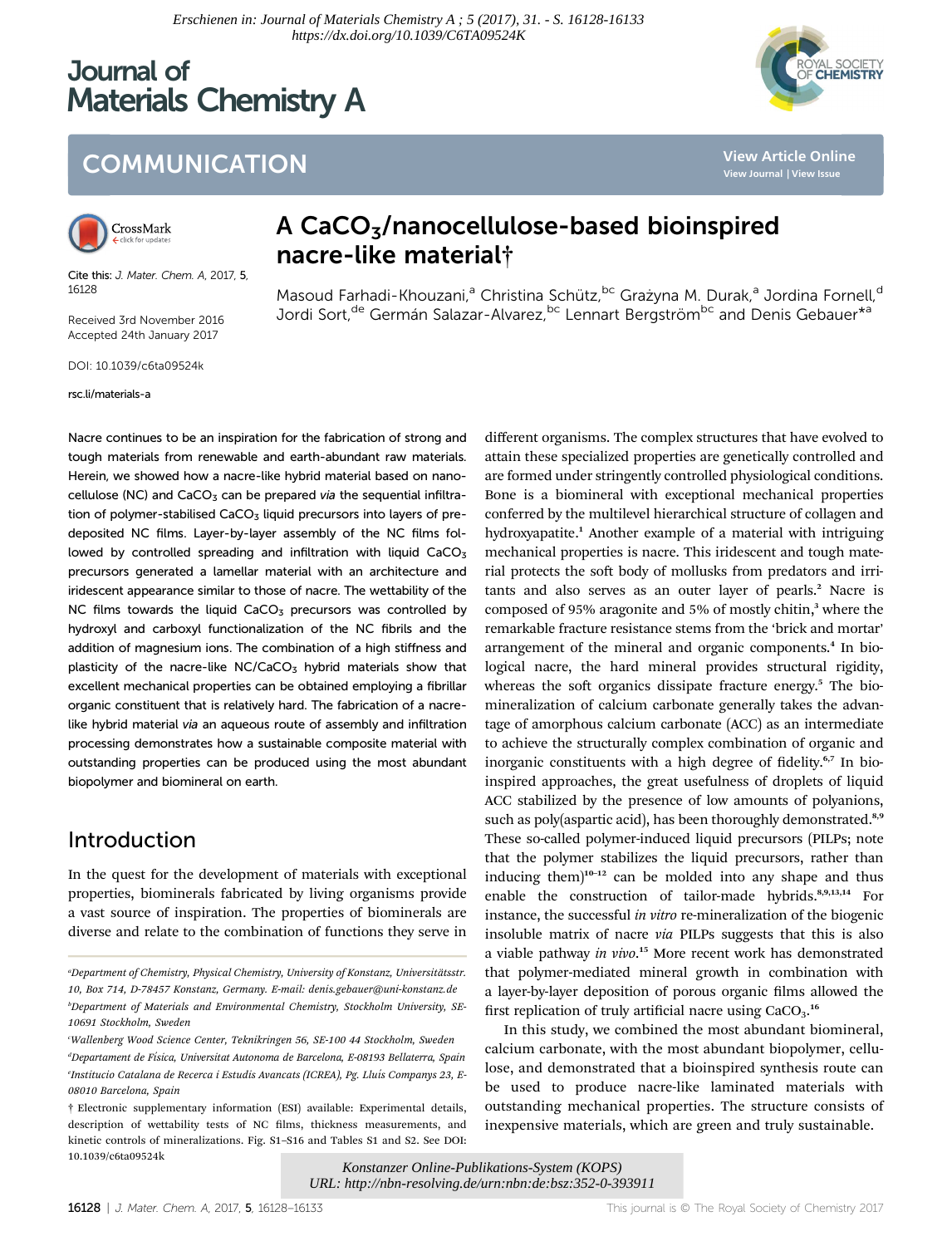Communication Journal of Materials Chemistry A **[View Article Online](http://dx.doi.org/10.1039/c6ta09524k)**

More specifically, we employed nanocellulose  $(NC)^{17}$  that is a non-toxic, stiff, yet lightweight material with high tensile strength that is receiving rapidly increasing interest for the development of sustainable hybrid materials with excellent mechanical properties.<sup>18–22</sup> It has to be stressed that there are no previous examples of the successful combination of calcium carbonate and NC into a nacre-like structure as the bottom-up generation of an organic/inorganic-layered material with these compounds is highly challenging. This is due to the fact that none of the constituents provide an inherent 2D planar or scaffold basis, whereas a localized, controlled mineralization of the NC framework is required. Previous synthetic methods of other nacre-like materials involve predesigned matrix-directed mineralization,<sup>23</sup> electrophoretic deposition,<sup>24,25</sup> freeze casting,<sup>26,27</sup> templating,<sup>15,27</sup> layer-by-layer fabrication,<sup>16,28,29</sup> and self-assembly.<sup>30-32</sup> In this study, we showed that localized mineralization of deposited NC films by controlled spreading and imbibition of liquid  $CaCO<sub>3</sub>$  precursors allowed the processing of nacre-like materials with alternating layers of mineralized and unmineralized NC. Controlling the wettability<sup>33</sup> of NC with hydroxyl and carboxyl surface functionalization towards liquid  $CaCO<sub>3</sub>$  precursors in the presence and absence of magnesium, respectively, leads to a very high degree of compositional and structural fidelity of the NC/CaCO<sub>3</sub>-based nacre-like material. Sequential assembly and infiltration is a facile and scalable method that can be used for the generation of multi-layered organic–inorganic nacre-like hybrids.

### Results and discussion

Fig. 1(a) illustrates the protocol for the generation of the nacrelike material. A detailed description of the syntheses of the NC samples, the film preparations, and mineralization is provided in the ESI; Section S1-1–S1-5, including the choice of the suitable type of NC, control of film thickness, and PILP wettability on the given films. The morphology of the three different NC types used in this study is shown in the ESI, Fig. S1.† Films of NC functionalized with hydroxyl groups (NC–OH) and carboxyl groups (NC–COOH) are stable under the reaction conditions for  $CaCO<sub>3</sub>$  precipitation (high pH and initially 10 mM CaCl<sub>2</sub>, ESI, Section S1-3 and Fig. S2 $\dagger$ ). Without Mg<sup>2+</sup>, the NC-OH film shows very good wettability by  $CaCO<sub>3</sub>$  PILPs, whereas under the same conditions, NC–COOH cannot be wetted and thus remains unmineralized (ESI, Section S3-1-1 and Fig. S3–S5†). Under the chosen mineralization conditions, the ratio of the concentrations of calcium chloride and poly(aspartic acid) (ESI, Section S3-2 and Fig. S6–S8) are the key factors to obtain a homogenous coverage and infiltration of  $CaCO<sub>3</sub>$  for an initial NC film thickness below  $ca$ . 1  $\mu$ m.

Since the layer-by-layer technique requires a smooth base for further layering, obtaining a homogenous  $CaCO<sub>3</sub>$  mineralization is essential. In the kinetic setting of our mineralization procedure, the best mineralization results can be obtained from a NC dispersion with 0.11 wt% or less (ESI, Fig. S7–S9†), providing a suitable film thickness. With the established



Fig. 1 (a) A schematic of the preparation protocol for the nacre-like material. (1) – Drop casting of the NC–OH layer on a silicon wafer. (2) – Mineralization of the NC–OH layer. (3) – Drop casting of one NC–COOH and one NC–OH layer on top of the mineralized NC–OH layer. (4) – Mineralization of the added NC–OH layer, but not the NC–COOH layer via controlled wettability. (5) – Repetition of steps (3) and (4) leads to a multi-layered material, which is composed of alternating mineralized and unmineralized NC layers – (6). (b) Image of a composite structure obtained after 18 mineralizations showing iridescence colors. The scale bar is 4 mm. The inset shows a polished abalone shell (Haliotis laevigata) with exposed iridescent nacre for comparison (not to scale). (c) SEM cross-section view of the layered structure. The scale bar is 10 µm (also see the ESI, Fig. S9†). (d) Overlay of the EDX mappings (Ca green and C red) of the cross-section of the nacre-like structure on the corresponding secondary electron image of the area, in which EDX was obtained (also see the ESI, Fig. S10†). The scale bar is 10  $\mu$ m.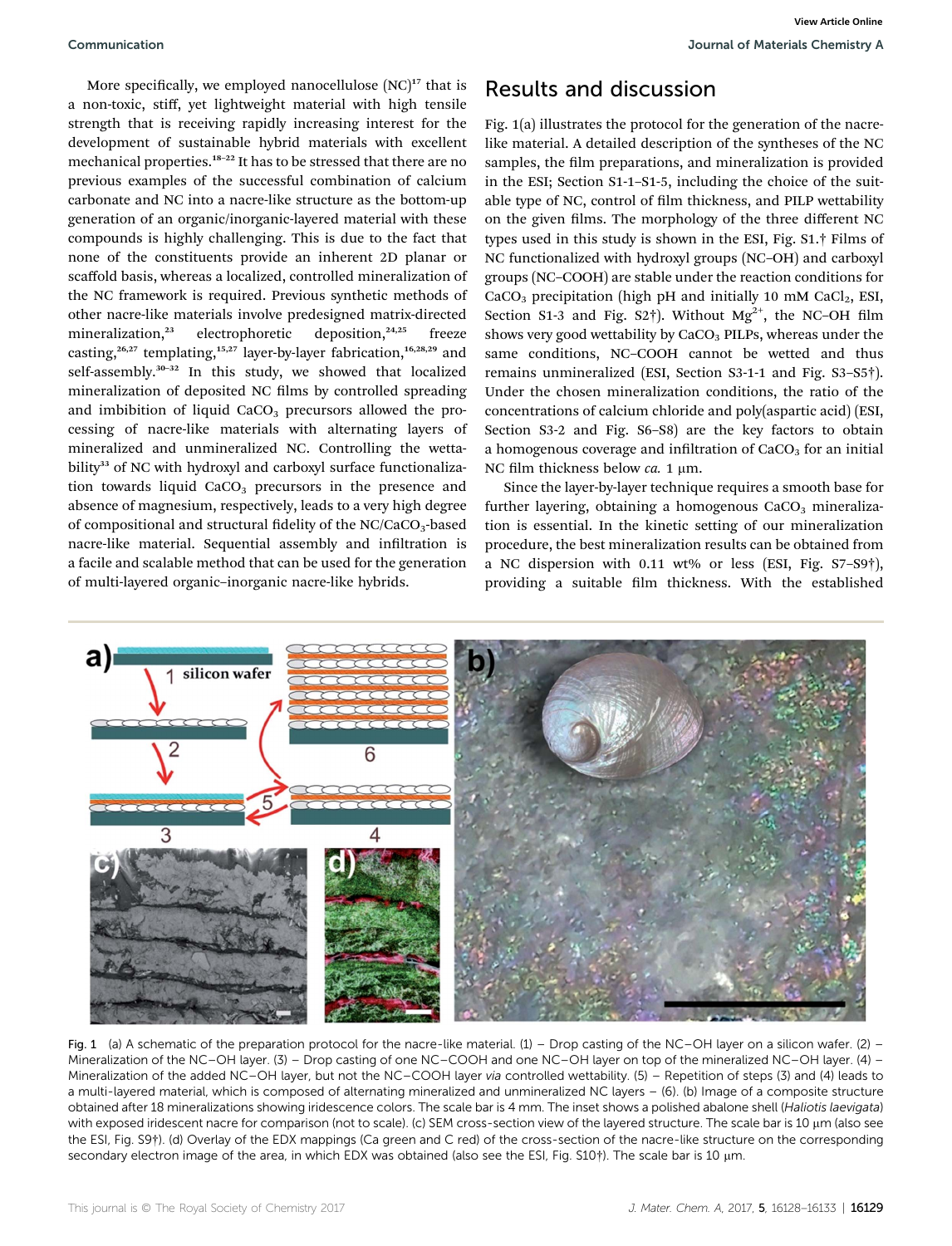parameters, an initial mineralization of a single NC–OH layer was performed (Fig. 1(a)-2). SEM images of the surface of the mineralized sample with 750 nm thickness suggest that the individual crystals are mutually aligned (ESI, Fig. S9†), which is also apparent from the SAED pattern of the thin cuts (see below). Subsequently, a layer of NC–COOH followed by a layer of NC–OH was deposited, and then again mineralized (Fig. 1(a)-3). The latter mineralization procedure was repeated several times until an iridescent composite film was obtained (Fig.  $1(b)$ ). The iridescence can be interpreted as interference colors caused by the existence of multiple uniform layers.<sup>34</sup> Eighteen mineralizations provide a sufficient basis to create this pattern. Again, note that the key for the generation of the nacre mimic is the wetting and infiltration of the  $CaCO<sub>3</sub>$  PILPs on the NC–OH films and their mineralization, as opposed to the inter-layers of films of NC–COOH, which cannot be wetted in the absence of  $Mg^{2+}$ and remain unmineralized.

The obtained nacre-like material, based on the alternating organic and inorganic layers, was analyzed by scanning electron microscopy (SEM) techniques. The cross-section back-scattered electron (BSE) SEM image confirmed that the obtained material consists of layers of mineralized NC, which strongly backscatter the electrons and therefore appear much lighter than the unmineralized NC–COOH layers located between them (Fig. 1(c)

and ESI, Fig. S10†). The energy-dispersive X-ray spectroscopy (EDX) mapping of the cross-sections indicated that the distribution of Ca and C over the scanned area was concentrated within the NC-OH/CaCO<sub>3</sub> and NC-COOH layers, respectively (Fig. 1(d) and ESI Fig. S11†). Confocal laser scanning microscopy (CLSM) imaging of the NC component stained with Calcofluor White and combined with the collection of the light reflected from the mineral phase also confirmed the layered arrangement of the mineral/organic phases (ESI, Fig. S12†). To further analyze the mineralized parts, the samples were cut into sections with a microtome and analyzed by transmission electron microscopy (TEM) (Fig. 2(a and b), and ESI, Fig. S13†). The TEM image shows a layer of brick-like inter-connected crystals. Note that imaging under higher magnification resulted in the burning of the samples and hence it was not possible to improve the image quality any further. The selected area electron diffraction (SAED) pattern of the thin sections shows arcs, indicating that the crystals are mutually oriented (Fig. 2(c) and ESI, Fig. S13†). Evaluation of the SAED pattern reveals that these crystals are indeed calcite crystals, which are oriented in the [104] direction. Some of the reflections, which cannot be assigned to this calcite pattern with the zone axis  $[-441]$ , are likely randomly oriented in other directions or may arise from NC.



Fig. 2 (a and b) TEM images of a sample cross-section obtained by microtome cuts of the layered composite structure with mineralized NC–OH layers after 60 layers. Note that the  $\sim$ 300 nm thin cuts were very sensitive towards the electron beam, leading to sample deterioration, especially of the NC constituents. Thus, the length scales of the mineralized and unmineralized layers established by SEM and confocal microscopy (Fig. 1c and d) are not directly evident. The scale bars are 1  $\mu$ m and 100 nm in (a) and (b), respectively. (c) The SAED pattern of the area shown in (b). The yellow numbers assign the Miller indices to the different reflections corresponding to calcite crystals, which are oriented in the [104] direction, zone axis [ $-441$ ]. The scale bar is 5 nm $^{-1}$ . (d) TGA curves of the nacre mimics with different numbers of layers of the mineralized NC–OH as indicated. (e) Nanoindentation data showing the representative load (P) versus displacement (h) curves with a maximum applied force of 5 mN for different numbers of layers of the mineralized NC–OH as indicated.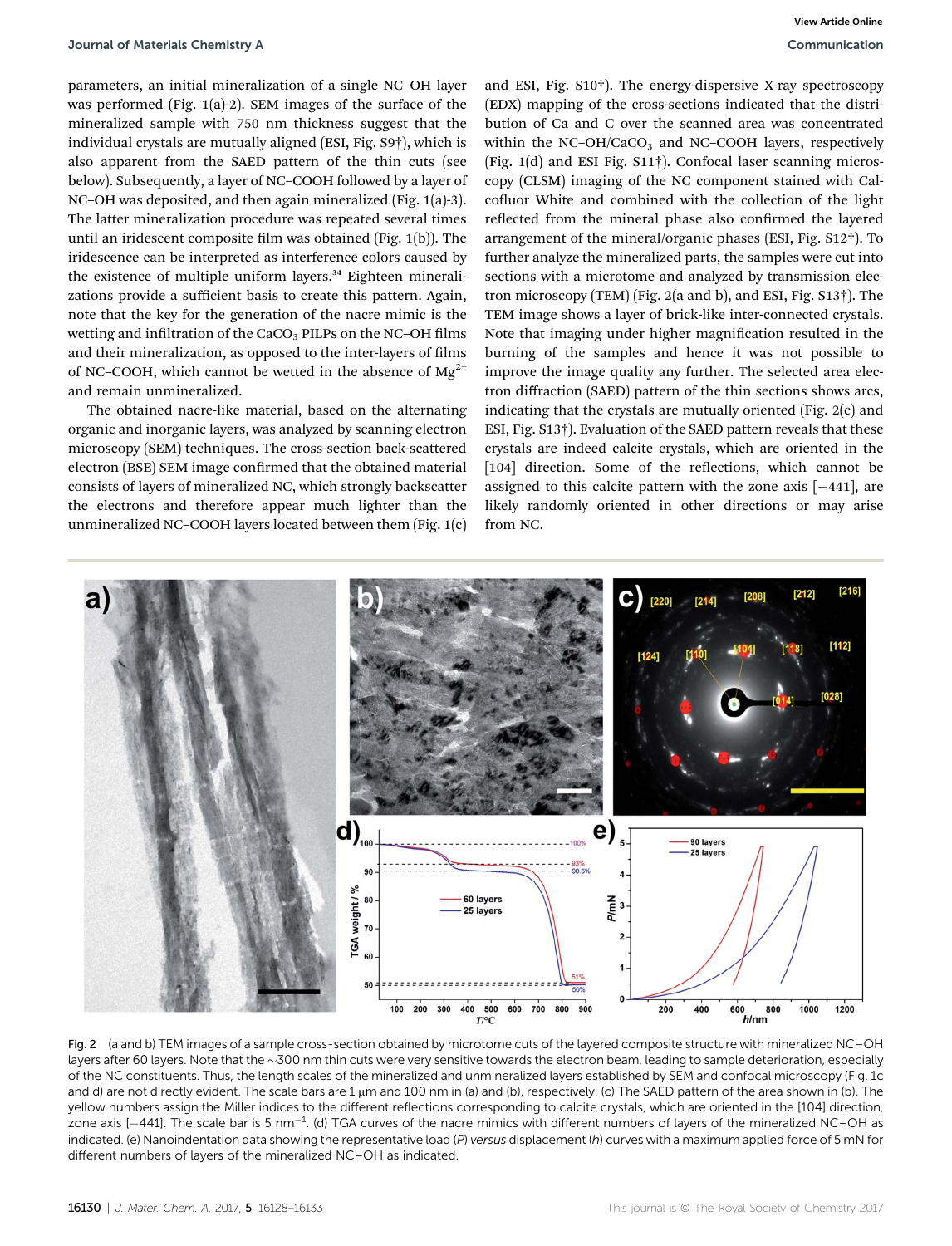In any case, this mutual orientation of individual calcite crystals suggests that the mineralized inter-layers exhibit at least partly a mesocrystalline structure.<sup>35</sup> To determine the composition of the obtained materials, thermogravimetric analysis (TGA) was performed (Fig. 2(d)). The TGA of a sample with 60 layers shows two main plateaus where the first one occurs within the temperature range of  $25-350$  °C. A close assessment reveals a smooth mass loss (ca. 2%) below 250 °C, which was attributed to the loss of water. Note that the samples were incubated in a vacuum oven for 24 h before measuring the TGA curves. The existence of water in biogenic nacre was shown,<sup>36</sup> and herein, may be due to its trapping in the micropores resulting from the packing of the NC and is likely associated with the NC surface due to its highly hydrophilic character. Subtraction of the water content from the final mass loss towards this first plateau yields a fraction of organics of ca. 5%. The second major mass loss occurs between 650 and 830  $^{\circ}$ C and was attributed to the calcination of the CaCO<sub>3</sub> phase (ca. 93%). Interestingly, the resulting composition is very similar to that of the biological nacre.<sup>37</sup> The TGA of a sample with 25 layers gives value of 2%, 7.5%, and 92.5% for water, organics, and  $CaCO<sub>3</sub>$ , respectively, and the minor differences between the 60- and 25-layers specimens illustrate that the bioinspired synthesis route yields a nacre-like material with a well-defined composition (Fig.  $2(d)$ ).

We also characterized the mechanical properties of the obtained nacre-like materials with different numbers of layers (Fig. 2(e) and ESI, Table S2†). The hardness of the composite increases with the increasing number of layers (Fig. 2(e)). The reduced Young's modulus of the composite with 90 layers was circa 14 GPa, which is similar to the value for human cortical bone<sup>38</sup> and exceeds the value of many nacre-like materials that are based on organic and inorganic constituents other than NC and  $CaCO<sub>3</sub>$  (reviewed and compiled in ref. 39). A quantitative comparison with the mechanical properties of different CaCO<sub>3</sub>based artificial nacre-like materials, also including biological examples of the nacreous layers of different abalone shells, is summarized in the ESI, Table S2.† Crack deflection by the platelike crystals as well as crack trapping at the organic layers and the periodical variation of moduli are important for the impressive mechanical properties of biological nacre.<sup>40</sup> Because the  $NC/CaCO<sub>3</sub>$ -layered hybrids are not built up by individual crystalline platelets, it is expected that the hardness and fracture toughness is lower than those of natural nacre. Mao et al. recently presented a CaCO<sub>3</sub>-based nacre-like material with a platelet structure within the layers, $23$  but note that also this material (ESI, Table S2†) was inferior to natural nacre. In the case of the present nacre-like hybrid, the fibrillar NC-OH within the mineralized layers can serve as a fiber-reinforcement,<sup>41</sup> where the tailored wetting of the liquid  $CaCO<sub>3</sub>$  precursors ensures the fiber-mineral adhesion. Nano-interconnectivity was highlighted to play a crucial role for the toughening and stiffening of nacre-like hybrids,<sup>42</sup> whereas any further synergistic toughening effects arising from the interfacial interactions of the building blocks, as in graphene oxide/NC-based nacre-like materials,<sup>43,44</sup> do not likely play a role.

The nacre-like material fabricated herein does indeed exhibit a large plasticity index (defined as the plastic

indentation energy divided by the total indentation energy). This parameter provides an estimate of how much energy can be absorbed by the material during, for example, an impact. It is relatively high for the  $NC/CaCO<sub>3</sub>$  nacre-like hybrid, and noteworthy, even higher than for the biological nacreous layer of Haliotis laevigata (ESI, Table S2†).

It is also interesting to compare the material properties of the nacre-like material to another example of transparent hybrid films composed of NC and nanoparticles of amorphous  $CaCO<sub>3</sub> (ACC).<sup>18</sup> While the hardness of the nacre-like hybrid and$ the transparent hybrid materials are similar, the reduced Young's modulus of the nacre-like structure was larger. This is likely due to the morphology of the hybrids, where the more organized and ordered structure of the nacre-like material was stiffer. However, calcite with a mesocrystalline structure comprises the nacre-like structure (see above), as opposed to the transparent hybrid film that contained only ACC, which may also play a role in this context.

When the mineralizations were carried out under appropriate conditions in the presence of  $Mg^{2+}$ , the wettability of the distinct films with  $CaCO<sub>3</sub>$  PILPs is inverted, *i.e.*, the NC–COOH film can be mineralized as opposed to the NC-OH films (ESI, Fig. S14 and S15†). Moreover, the inorganic constituent is then not calcite, but ACC (ESI, Fig. S14;† see Section S3-3 for further discussions).<sup>45</sup>

### **Conclusions**

In conclusion, by controlling the reaction conditions and in particular, the wettability of NC–OH and NC–COOH towards PILPs in the absence and in the presence of magnesium ions, respectively, a layered hybrid material containing ca. 90% calcite exhibiting mesocrystalline features can be generated. The resulting nacre-like, iridescent structure shows mineralized parts with a thickness of  $ca$ . 20  $\mu$ m separated by layers of unmineralized NC–COOH with a thickness of  $ca$ . 1  $\mu$ m. The composition of the  $CaCO<sub>3</sub>$ -NC laminates is very similar to that of nacre, which suggests that the PILP-based mineralization pathway on organic matrices with a tunable wettability has a strong resemblance to the mineralization process occurring in living organisms.<sup>46</sup> The mechanical properties of the obtained structure reveal a relatively hard material with a reduced Young's modulus, similar to cortical bone, and a high plasticity—surpassing biological nacre—that is likely based upon NC-fiber-reinforced, mesocrystalline CaCO<sub>3</sub>. The bio-inspired mineralization strategy is of interest to a wide range of materials also beyond NC with potential applications in e.g., packaging and building industries. The level of control over the localization of mineralization sites can be employed for the generation of even more complex patterns in hybrid materials, e.g., based on the phase behavior of  $NC^{47}$  or self-assembled organic frameworks.

#### Acknowledgements

This project was funded by the Baden-Württemberg Stiftung gGmbH within the consortium "Bioinspired Materials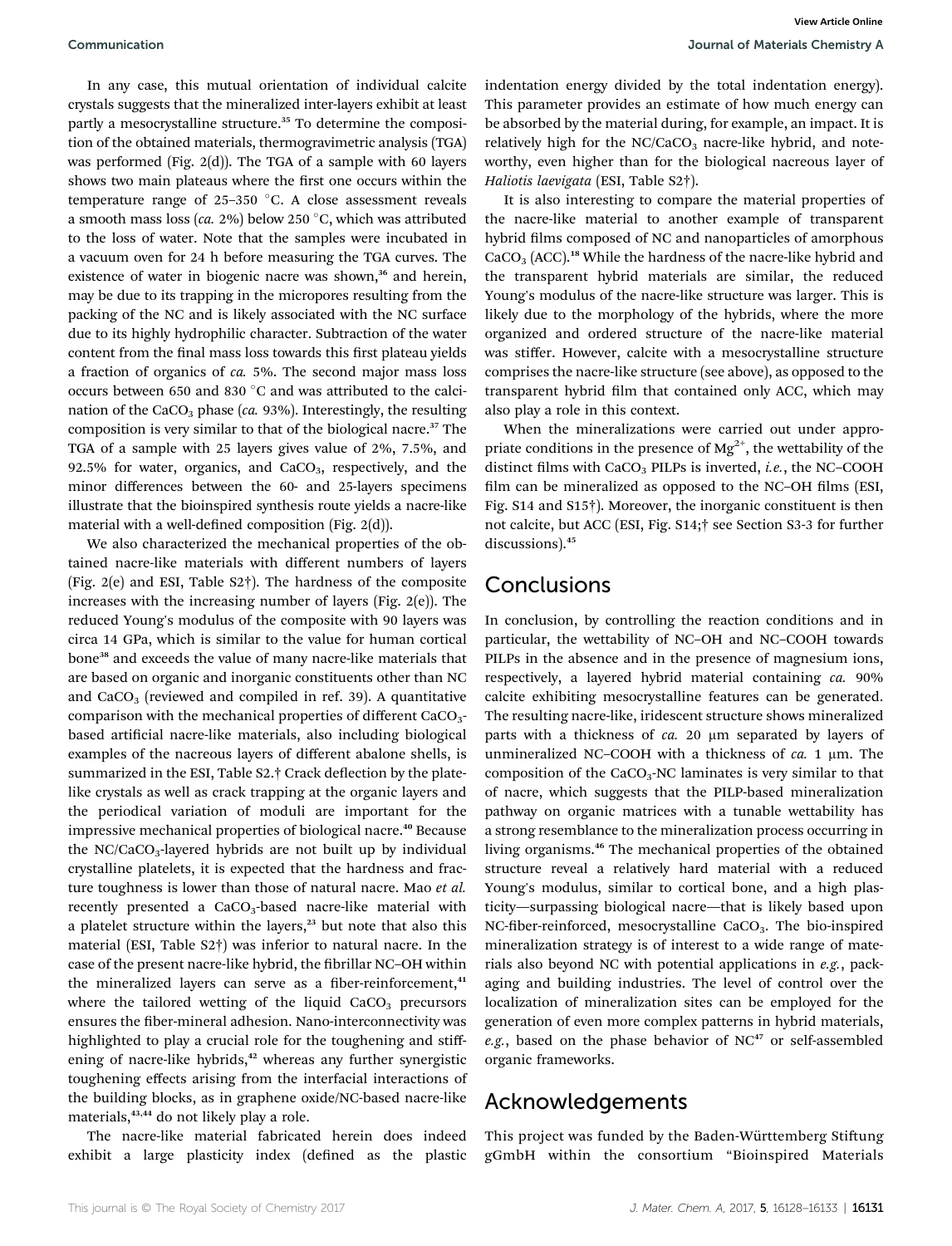Synthesis" (BioMatS-004). DG is a research fellow of the Zukunftskolleg of the University of Konstanz. Partial financial support from the 2014-SGR-1015 project from the Generalitat de Catalunya is acknowledged. CS and GSA thank the nancial support from the Knut and Alice Wallenberg Foundation through the Wallenberg Wood Science Center. Dr Michael Laumann and the Electron Microscopy Center (EMC) at the University of Konstanz are acknowledged for SEM analyses. The Bioimaging Center (BIC) of the University of Konstanz is acknowledged for the confocal microscopy analyses. We thank Matthias Hagner, Dr Marina Krumova, and Dr Elena Sturm for FIB cutting of the films, microtome sectioning, and SAED analyses, respectively. We thank Dr Michaela Salajková for assistance with the NC preparations and analyses.

### References

- 1 U. Tritschler and H. Cölfen, Bioinspiration Biomimetics, 2016, 11, 035002.
- 2 J. Y. Sun and B. Bhushan, RSC Adv., 2012, 2, 7617–7632.
- 3 H. D. Espinosa, J. E. Rim, F. Barthelat and M. J. Buehler, Prog. Mater. Sci., 2009, 54, 1059–1100.
- 4 H. A. Lowenstam and S. Weiner, On biomineralization, Oxford University Press, New York, 1989.
- 5 H. J. Gao, Int. J. Fract., 2006, 138, 101–137.
- 6 L. Addadi, D. Joester, F. Nudelman and S. Weiner, Chem.– Eur. J., 2006, 12, 981–987.
- 7 H. B. Yao, J. Ge, L. B. Mao, Y. X. Yan and S. H. Yu, Adv. Mater., 2014, 26, 163–188.
- 8 L. B. Gower, Chem. Rev., 2008, 108, 4551–4627.
- 9 D. Gebauer, M. Kellermeier, J. D. Gale, L. Bergström and H. Cölfen, Chem. Soc. Rev., 2014, 43, 2348-2371.
- 10 S. E. Wolf, J. Leiterer, M. Kappl, F. Emmerling and W. Tremel, J. Am. Chem. Soc., 2008, 130, 12342–12347.
- 11 M. A. Bewernitz, D. Gebauer, J. Long, H. Cölfen and L. B. Gower, Faraday Discuss., 2012, 159, 291–312.
- 12 F. Sebastiani, S. L. Wolf, B. Born, T. Q. Luong, H. Cölfen, D. Gebauer and M. Havenith, Angew. Chem., Int. Ed., 2017, 56, 490–495.
- 13 S. J. Homeijer, R. A. Barrett and L. B. Gower, Cryst. Growth Des., 2010, 10, 1040–1052.
- 14 S. S. Jee, T. T. Thula and L. B. Gower, Acta Biomater., 2010, 6, 3676–3686.
- 15 N. Gehrke, N. Nassif, N. Pinna, M. Antonietti, H. S. Gupta and H. Cölfen, Chem. Mater., 2005, 17, 6514-6516.
- 16 A. Finnemore, P. Cunha, T. Shean, S. Vignolini, S. Guldin, M. Oyen and U. Steiner, Nat. Commun., 2012, 3, 966.
- 17 C. Salas, T. Nypelo, C. Rodriguez-Abreu, C. Carrillo and O. J. Rojas, Curr. Opin. Colloid Interface Sci., 2014, 19, 383– 396.
- 18 D. Gebauer, V. Oliynyk, M. Salajkova, J. Sort, Q. Zhou, L. Bergström and G. Salazar-Alvarez, Nanoscale, 2011, 3, 3563–3566.
- 19 B. Wicklein, A. Kocjan, G. Salazar-Alvarez, F. Carosio, G. Camino, M. Antonietti and L. Bergström, Nat. Nanotechnol., 2015, 10, 277–283.
- 20 X. Yang, K. Y. Shi, I. Zhitomirsky and E. D. Cranston, Adv. Mater., 2015, 27, 6104–6109.
- 21 M. Ishikawa, Y. Oaki, Y. Tanaka, H. Kakisawa, G. Salazar-Alvarez and H. Imai, J. Mater. Chem. B, 2015, 3, 5858–5863.
- 22 C. Schutz, J. Sort, Z. Bacsik, V. Oliynyk, E. Pellicer, A. Fall, ¨ L. Wågberg, L. Berglund, L. Bergström and G. Salazar-Alvarez, PLoS One, 2012, 7, 10.
- 23 L. B. Mao, H. L. Gao, H. B. Yao, L. Liu, H. Cölfen, G. Liu, S. M. Chen, S. K. Li, Y. X. Yan, Y. Y. Liu and S. H. Yu, Science, 2016, 354, 107–110.
- 24 C. A. Wang, B. Long, W. Lin, Y. Huang and J. Sun, J. Mater. Res., 2008, 23, 1706–1712.
- 25 W. Lin, C. A. Wang, H. L. Le, B. Long and Y. Huang, Mater. Sci. Eng., C, 2008, 28, 1031–1037.
- 26 E. Munch, M. E. Launey, D. H. Alsem, E. Saiz, A. P. Tomsia and R. O. Ritchie, Science, 2008, 322, 1516–1520.
- 27 H. Bai, F. Walsh, B. Gludovatz, B. Delattre, C. L. Huang, Y. Chen, A. P. Tomsia and R. O. Ritchie, Adv. Mater., 2016, 28, 50–56.
- 28 P. Podsiadlo, M. Michel, K. Critchley, S. Srivastava, M. Qin, J. W. Lee, E. Verploegen, A. J. Hart, Y. Qi and N. A. Kotov, Angew. Chem., Int. Ed., 2009, 48, 7073–7077.
- 29 H. Wei, N. Ma, F. Shi, Z. Q. Wang and X. Zhang, Chem. Mater., 2007, 19, 1974–1978.
- 30 P. Das, J. M. Malho, K. Rahimi, F. H. Schacher, B. C. Wang, D. E. Demco and A. Walther, Nat. Commun., 2015, 6, 5967.
- 31 B. L. Zhu, N. Jasinski, A. Benitez, M. Noack, D. Park, A. S. Goldmann, C. Barner-Kowollik and A. Walther, Angew. Chem., Int. Ed., 2015, 54, 8653–8657.
- 32 A. Walther, I. Bjurhager, J. M. Malho, J. Pere, J. Ruokolainen, L. A. Berglund and O. Ikkala, Nano Lett., 2010, 10, 2742–2748.
- 33 J. K. Berg, T. Jordan, Y. Binder, H. G. Börner and D. Gebauer, J. Am. Chem. Soc., 2013, 135, 12512–12515.
- 34 T. L. Tan, D. Wong and P. Lee, Opt. Express, 2004, 12, 4847– 4854.
- 35 L. Bergström, E. V. Sturm, G. Salazar-Alvarez and H. Cölfen, Acc. Chem. Res., 2015, 48, 1391–1402.
- 36 D. Verma, K. Katti and D. Katti, Spectrochim. Acta, Part A, 2007, 67, 784–788.
- 37 X. Bourrat, L. Francke, E. Lopez, M. Rousseau, P. Stempflé, M. Angellier and P. Albéric, CrystEngComm, 2007, 9, 1205-1208.
- 38 J. Y. Rho, R. B. Ashman and C. H. Turner, J. Biomech., 1993, 26, 111–119.
- 39 J. F. Wang, Q. F. Cheng and Z. Y. Tang, Chem. Soc. Rev., 2012, 41, 1111–1129.
- 40 Y. Shao, H. P. Zhao, X. Q. Feng and H. J. Gao, J. Mech. Phys. Solids, 2012, 60, 1400–1419.
- 41 A. K. Bledzki and J. Gassan, Prog. Polym. Sci., 1999, 24, 221– 274.
- 42 M. Grossman, F. Bouville, F. Erni, K. Masania, R. Libanori and A. R. Studart, Adv. Mater., 2016, 1605039, DOI: 10.1002/adma.201605039.
- 43 S. Gong, L. Jiang and Q. F. Cheng, J. Mater. Chem. A, 2016, 4, 17073–17079.